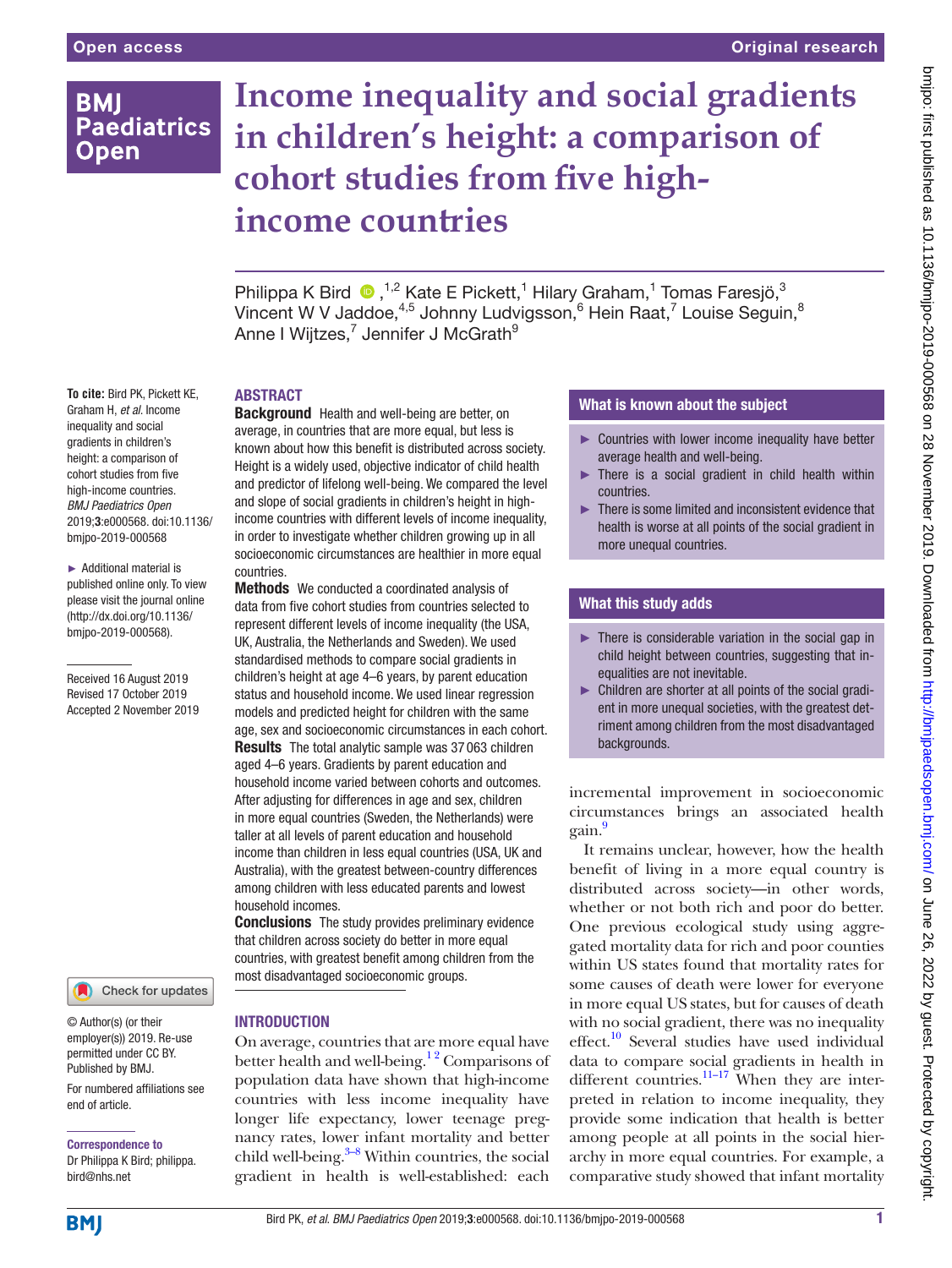rates were higher overall and the social gradient was steeper in (less equal) England and Wales than in (more equal) Sweden. Infant mortality was therefore higher in all social classes in England and Wales than in Sweden, with the greatest difference among lower social class groups.<sup>[11](#page-6-4)</sup> However, there are inconsistencies between studies.

There is also ongoing discussion on the relationship between income inequality and health. Several recent reviews have concluded that health and well-being are better in more equal countries. $2^{18}$  There are some differences by study design and outcome, with findings from longitudinal studies less consistent than cross-sectional studies, and some mixed findings from studies on child health[.19 20](#page-6-6) The causal mechanisms of the relationship are not fully understood. $^{21}$  Investigating how the relationship between income inequality and health varies in relation to socioeconomic position can help to clarify the nature of this relationship.

Understanding whether people in all socioeconomic circumstances do better in more equal countries might offer important potential policy levers to address inequality. When considering *child* health, and health-related indicators of lifelong health and well-being that can be measured in children, the policy implications are significant. If children's trajectories of health and well-being are shaped by both family socioeconomic circumstances and societal levels of inequality, then promoting more equitable health and life chances is a matter of social justice.

Child height is a well-recognised marker of children's social and environmental conditions and general population health. Economic, nutritional and health constraints early in life, as well as psychological and social stressors such as family conflict, reduce children's likelihood of achieving their genetic height potential. $^{22}$  $^{22}$  $^{22}$  Height not only reflects past and current socioeconomic conditions, but is also a good indicator of future well-being and success, including better health and workplace success and higher

average income. $23-26$  Within countries, numerous studies have described social gradients in growth and height from birth, through childhood and into adulthood. $2728$ However, if children from affluent families are shorter in more unequal countries than equally well-off families in more equal countries, then the need for policies aimed at inequality reduction (as well as poverty alleviation) might be brought into focus.

This study aimed to answer the question: how do social gradients in child height vary in relation to income inequality in high-income countries? We used child height as a marker of current and future health and well-being to investigate whether children growing up in all socioeconomic circumstances do better in more equal countries.

# **METHODS**

#### Study design and participants

We conducted a coordinated analysis of five cohort studies from countries with different levels of income inequality, using identical statistical methods and comparable variables.<sup>29</sup> We compared social gradients in height at age 4–6 years, by household socioeconomic position.

We included three national cohorts—the US Early Child Longitudinal Study K cohort (ECLS-K), the UK Millennium Cohort Study (MCS) and the Longitudinal Study of Australian Children K cohort (LSAC-K); and two regional or city cohorts—the Generation R Study (GenerationR) from Rotterdam in the Netherlands, and All Babies in Southeast Sweden (ABIS) from Southeast Sweden. At the time of data collection, the USA had the highest income inequality (Gini coefficient=37.0), followed by the UK (34.8), Australia (31.1), the Netherlands (26.8), and Sweden (22.2) ([table](#page-1-0) 1).

The cohorts recruited pregnant women or infants, except the US and Australian cohorts, which recruited children at kindergarten entry. As analysis used secondary

<span id="page-1-0"></span>

| Cohort data sets and income inequality<br>Table 1 |                        |            |               |                                |                       |
|---------------------------------------------------|------------------------|------------|---------------|--------------------------------|-----------------------|
|                                                   | <b>ECLS-K</b>          | <b>MCS</b> | <b>LSAC-K</b> | GenerationR                    | <b>ABIS</b>           |
| Country (region)                                  | <b>USA</b>             | <b>UK</b>  | Australia     | The Netherlands<br>(Rotterdam) | Sweden<br>(Southeast) |
| Gini coefficient (for year of<br>data analysed) * | 37.0<br>(most unequal) | 34.8       | 31.1          | 26.8                           | 22.2<br>(most equal)  |
| Year (for data analysed)                          | 1999                   | 2006       | 2004          | 2008-2010                      | 2003                  |
| First year of data collection                     | 1998/9                 | 2001/2     | 2004          | 2001-2005                      | 1997–1999             |
| Child age at recruitment                          | 4-6 years              | 9 months   | 4-5 years     | During pregnancy               | During pregnancy      |
| Child age at sweep of data<br>analysed            | 4-6 years              | 4-6 years  | 4-5 years     | 4-6 years                      | 4-6 years             |
| Cohort sample size at age<br>4-6 years            | 21409                  | 15460      | 4983          | 6175                           | 7445                  |

Source:[48–52](#page-7-0)

\*Gini coefficients (net) from the Standardized World Income Inequality Database. The data from regional cohorts have been assigned the Gini coefficient for the whole country for this analysis. Comparable data on the Gini coefficients of regions were not available. ABIS, All Babies in Southeast Sweden; ECLS-K, Early Child Longitudinal Study K cohort; GenerationR, Generation R Study; LSAC-K, Longitudinal Study of Australian Children K cohort; MCS, Millennium Cohort Study.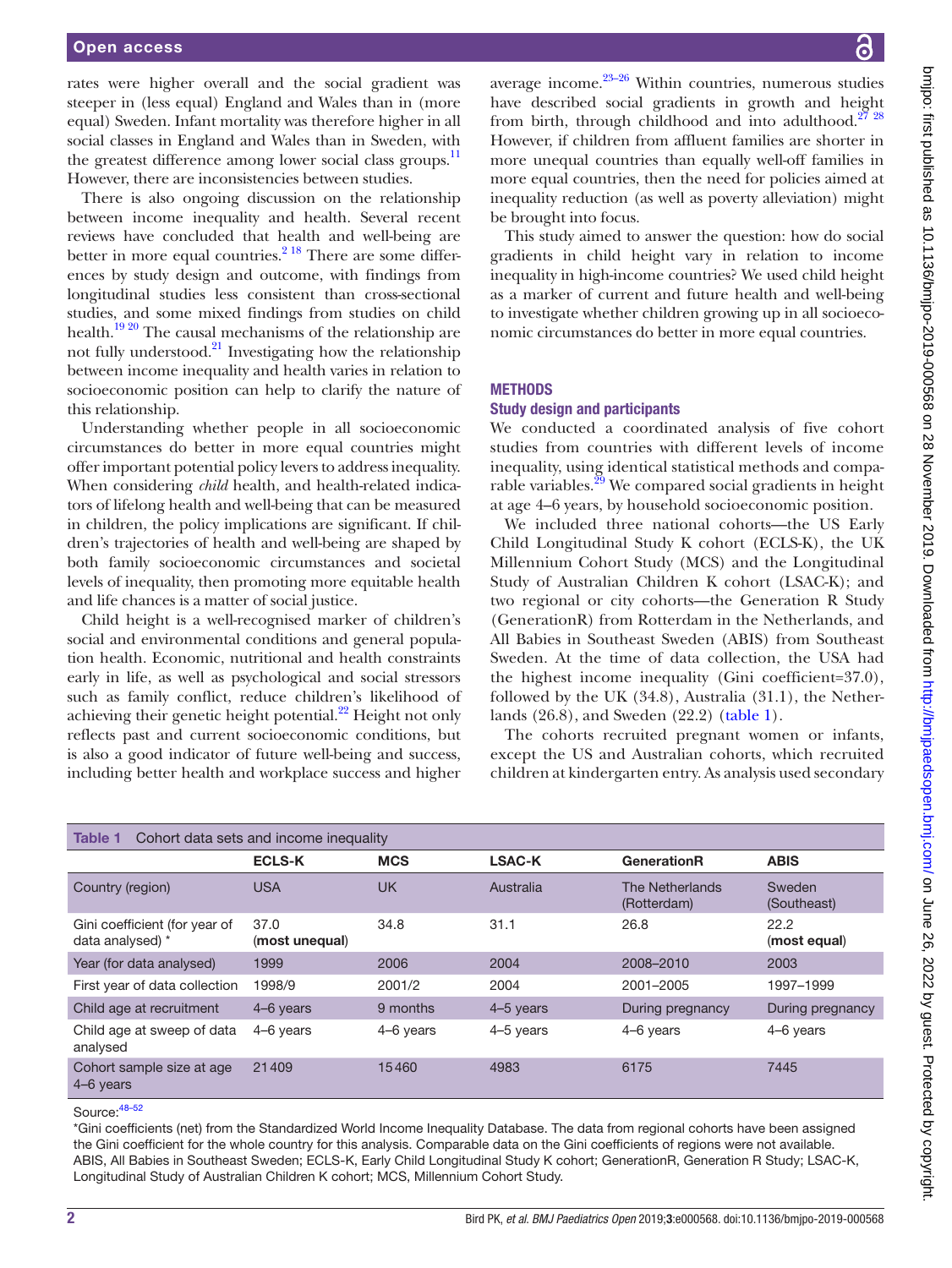data only, no additional patient and participant involvement was conducted.

# Processes

There were differences in recruitment and sample between cohorts; therefore, we defined inclusion and exclusion criteria to maximise comparability of samples. Children were excluded if they were born outside the sample country/region, or if they were multiple births. Children were also excluded if they were from minority ethnic groups in the country, consistent with previous cross-national studies, $13$  and because average height often varies by ethnicity. The final samples were singleton children aged 4–6 from the majority ethnic group who were born in the country/region in which the cohort took place.

Height was selected as an objective and comparable indicator of child physical health across cohorts. Parent education level and household income were selected as indicators of socioeconomic position due to their wide use in epidemiological research, $30$  availability and comparability. To harmonise parent education, we defined four levels using the highest qualification of either parent. In the USA, UK and Australian cohorts these levels were: 1—no secondary school; 2—secondary school; 3—postsecondary/technical; 4—university degree or higher. In the Netherlands and Sweden parents were highly educated, so using the same categories would not capture differences in education status within these samples. We defined education categories for these cohorts which, though technically different, were chosen to have a similar meaning in terms of social status and employment opportunities as the study countries. In the Dutch and Swedish cohorts the levels were: 1—secondary school; 2—lower technical/vocational; 3—higher technical/ theoretical; 4—university degree or higher (full explanations of categories are provided in the [online supplemen](https://dx.doi.org/10.1136/bmjpo-2019-000568)[tary file\)](https://dx.doi.org/10.1136/bmjpo-2019-000568).

To harmonise household income, we calculated equivalised household income in purchasing power parity dollars (PPP\$) at 2005 prices. We first converted household income bands to continuous values using interval regression (used to model outcomes in ordered categories where the exact value of the observation is unknown). $31$ In the US cohort we truncated the highest household incomes to improve comparability (as top income bands were lower in other cohorts). We accounted for differences in price and currency using the Organisation for Economic Co-operation and Development (OECD) consumer price index figures to calculate incomes at 2005 prices, then conversion to PPP\$ using the OECD PPP\$ exchange rates for 2005. Finally, we took account of differences in household size by equivalising income using the square root of the number of people in the household.

#### Statistical analysis

We analysed each data set separately, then compared findings. As rates of missing data were generally low

 $(0.2\% - 2.2\%)$ , we conducted complete case analysis. All analyses were conducted using STATA V.11.

Descriptive statistics were calculated for socioeconomic position, health outcomes and other socio-demographic variables. We conducted preliminary unadjusted analysis of child height by parent education level and by quintiles of household income for comparability between cohorts. We then used linear regression to take differences in age and sex into account. We regressed child height on parent education level/household income, child sex and age. We investigated the presence of different relationships by child sex using interactions between socioeconomic exposure variables and sex, and non-linear relationships with income by including a squared income term when significant. Separate models were run for each cohort and for parent education and household income (log transformed for analysis).

Finally, we predicted height from each of the models for children in the same circumstances in each cohort, using the margins command in STATA. For parent education, height was predicted for girls and boys separately, at exactly 5 years of age, with each of the four levels of parent education. For household income, height was predicted for girls and boys, aged exactly 5 years, at the 5th, 25th, 50th, 75th and 95th percentiles of equivalised household income. These were then presented graphically to compare the slope and level of gradients between countries.

We took account of sampling and attrition in the analysis and calculation of standard errors wherever possible. In the USA, UK and Australian cohorts, this was achieved using the svy commands in STATA. In the Dutch and Swedish cohorts, analyses were unweighted as weighting variables were not available. We present model coefficients with 95% confidence intervals; for inclusion of second-order terms in the models (interaction and squared terms), we used a cut-off at p<0.1.

# **RESULTS**

The total analytic sample was 37063 children from five cohort studies [\(table](#page-3-0) 2). The mean age ranged from 57.0 months in the Australian sample to 72.6 months in the Dutch sample and the male/female proportion was similar across cohorts. Mean height varied considerably, in accordance with the age distribution across cohorts, and was highest in the Dutch cohort. Boys were significantly taller in all cohorts. Parent education levels were highest in the Dutch and Swedish cohorts and considerably lower in the UK cohort; household income was considerably higher in the US cohort than in other cohorts. Unadjusted social gradients in child height are reported in the supplementary file.

Parent education was a significant predictor of child height in adjusted regression analysis in all cohorts [\(table](#page-3-1) 3). Gradients in child height by parent education were steepest in the cohorts from the most unequal countries (USA and UK), with marked, but less steep gradients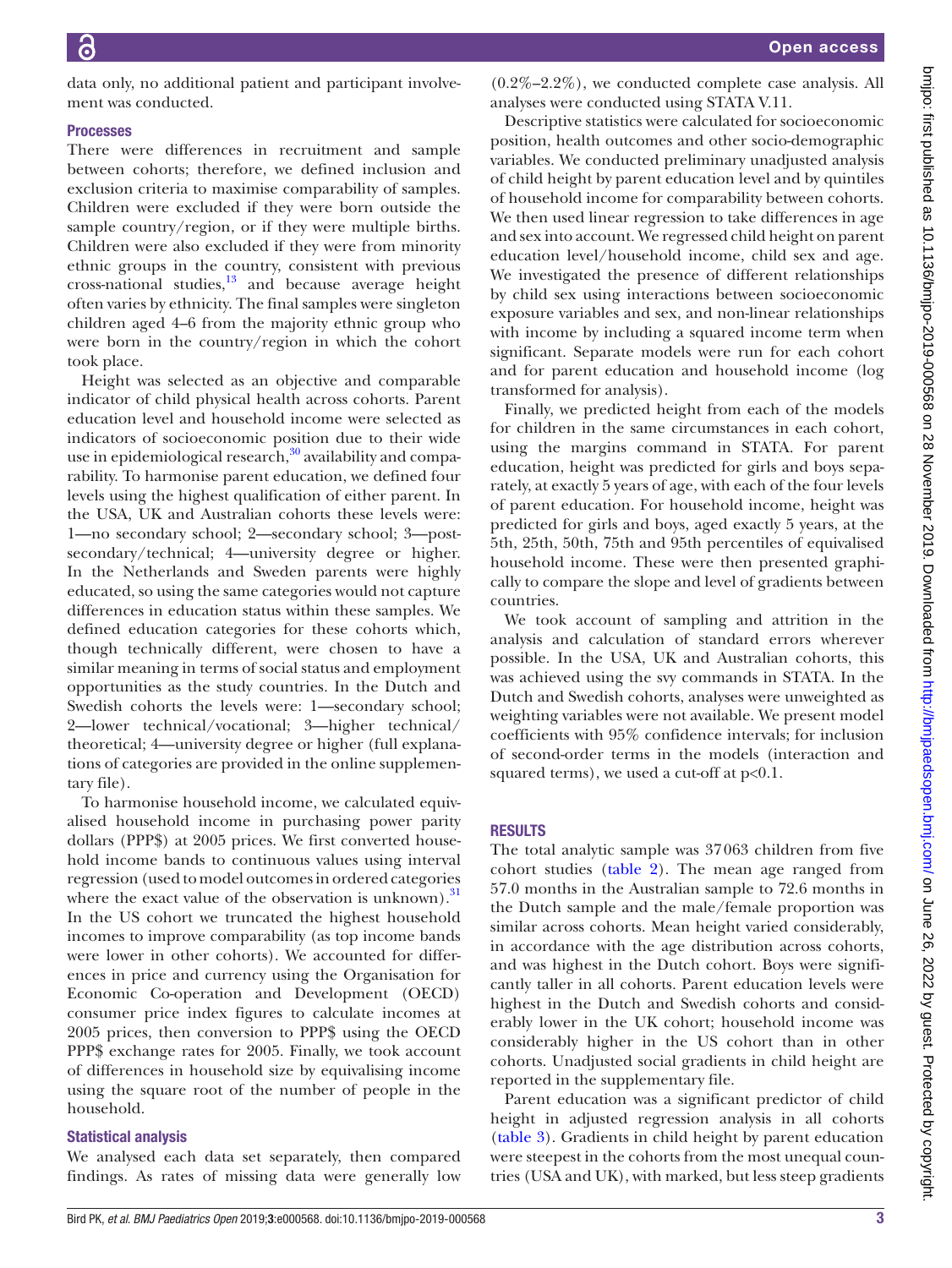# <span id="page-3-0"></span>Table 2 Child and household characteristics, by cohort

|                                          | <b>ECLS-K</b>  | <b>MCS</b>      | <b>LSAC-K</b>   | GenerationR<br>(The |                      |
|------------------------------------------|----------------|-----------------|-----------------|---------------------|----------------------|
|                                          | (USA)          | (UK)            | (Australia)     | Netherlands)        | <b>ABIS (Sweden)</b> |
| Analytic sample size                     | 9495           | 12523           | 4243            | 3632                | 7170                 |
| Child age, months, mean (SD)             | 68.8 (4.3)     | 62.6(2.9)       | 57.0(2.6)       | 72.6 (3.3)          | 64.5(3.5)            |
| Sex, $n$ girls $(\%)$                    | 4606 (48.0%)   | 6097 (48.8%)    | 2082 (48.7%)    | 1837 (50.6%)        | 3408 (47.5%)         |
| Height, cm, mean (SD)                    | 113.6(5.4)     | 110.6 (4.9)     | 108.5(4.7)      | 118.9(5.2)          | 114.1 (5.2)          |
| Highest parent education level,<br>n (%) |                |                 |                 |                     |                      |
| Level 1 (lowest)                         | 132 (3.8%)     | 1791 (13.7%)    | 280 (8.1%)      | 168 (4.8%)          | 144 (2.0%)           |
| Level 2                                  | 250 (23.5%)    | 5259 (42.3%)    | 1042 (25.6%)    | 741 (21.1%)         | 1344 (18.9%)         |
| Level 3                                  | 633 (36.9%)    | 1362 (11.1%)    | 1374 (34.4%)    | 908 (25.8%)         | 2246 (31.6%)         |
| Level 4 (highest)                        | 597 (35.9%)    | 3936 (32.9%)    | 1527 (31.9%)    | 1701 (48.4%)        | 3371 (47.5%)         |
| Household income, 2005 PPP\$*            |                |                 |                 |                     |                      |
| Mean (SD)                                | 69570 (48,309) | 41 823 (26,163) | 44 958 (22,182) | 46 172 (17,092)     | 43216 (16,196)       |
| Median                                   | 58620          | 36428           | 43540           | 44281               | 41954                |

Note: n are unweighted; % are weighted in all cohorts except GenerationR and ABIS.

\*measured before tax in ECLS-K; measured after tax in MCS, LSAC-K, GenerationR and ABIS. Converted to PPP\$ at 2005 prices. ABIS, All Babies in Southeast Sweden; ECLS-K, Early Child Longitudinal Study K cohort; GenerationR, Generation R Study; LSAC-K, Longitudinal Study of Australian Children K cohort; MCS, Millennium Cohort Study; PPP\$, purchasing power parity dollars.

in the cohorts from Australia and the more equal countries (the Netherlands, Sweden). In the Swedish cohort, the gradient was almost flat except for the lowest education category (which contained only 2% of children). There was no significant interaction between sex and parent education. [Figure](#page-4-0) 1 shows predicted gradients in child height from each model for girls and boys aged exactly 5 years, by parent education level.

Equivalised household income was also a significant predictor of child height in all cohorts ([table](#page-4-1) 4). Gradients were steepest in the cohorts from the three most unequal countries (USA, UK, Australia), and less steep in the cohorts from the most equal countries (Sweden and the Netherlands). There was no significant interaction between sex and household income. [Figure](#page-4-2) 2 shows predicted gradients in child height from each model for

<span id="page-3-1"></span>

| Multivariable regression models of child height, parent education level, child age and sex<br>Table 3 |                                        |                                        |                                               |                                                           |                                          |
|-------------------------------------------------------------------------------------------------------|----------------------------------------|----------------------------------------|-----------------------------------------------|-----------------------------------------------------------|------------------------------------------|
|                                                                                                       | <b>ECLS-K</b><br>(USA, Gini=37.0)      | <b>MCS</b><br>(UK, Gini=34.8)          | <b>LSAC-K</b><br>(Australia,<br>$Gini = 31.1$ | <b>GenerationR</b><br>(The<br>Netherlands,<br>$Gini=26.8$ | <b>ABIS</b><br>(Sweden,<br>$Gini = 22.2$ |
| <b>Parent education</b>                                                                               |                                        |                                        |                                               |                                                           |                                          |
| Level 1                                                                                               | $-1.88$<br>$(-2.56 \text{ to } -1.21)$ | $-1.60$<br>$(-1.90 \text{ to } -1.29)$ | $-0.84$<br>(-1.42 to -0.26)                   | $-0.84$<br>$(-1.63 \text{ to } -0.07)$                    | $-1.28$<br>$(-2.14 \text{ to } -0.42)$   |
| Level 2                                                                                               | $-1.00$<br>$(-1.26 \text{ to } -0.74)$ | $-0.99$<br>$(-1.24 \text{ to } -0.73)$ | $-0.46$<br>$(-0.82 \text{ to } -0.11)$        | $-0.44$<br>$(-0.87 \text{ to } -0.02)$                    | $-0.12$<br>$(-0.43 \text{ to } 0.20)$    |
| Level 3                                                                                               | $-0.34$<br>$(-0.62 \text{ to } -0.07)$ | $-0.72$<br>$(-1.07 \text{ to } -0.36)$ | $-0.39$<br>$(-0.71$ to $-0.07)$               | $-0.34$<br>$(-0.74 \text{ to } -0.05)$                    | $-0.11$<br>$(-0.37 \text{ to } 0.16)$    |
| Level 4 (baseline)                                                                                    | 0.00                                   | 0.00                                   | 0.00                                          | 0.00                                                      | 0.00                                     |
| (Wald test for difference between<br>parent education categories)                                     | p<0.01                                 | p<0.01                                 | p<0.01                                        | $p=0.04$                                                  | p<0.01                                   |
| Age (months)                                                                                          | 0.47<br>$(0.44 \text{ to } 0.50)$      | 0.55<br>$(0.52 \text{ to } 0.58)$      | 0.52<br>$(0.46 \text{ to } 0.57)$             | 0.58<br>$(0.53 \text{ to } 0.63)$                         | 0.56<br>$(0.52 \text{ to } 0.59)$        |
| $Sex - bov$                                                                                           | 0.83<br>$(0.59 \text{ to } 1.07)$      | 0.96<br>$(0.75 \text{ to } 1.17)$      | 1.01<br>$(0.73 \text{ to } 1.29)$             | 0.63<br>$(0.30 \text{ to } 0.95)$                         | 0.90<br>$(0.67 \text{ to } 1.14)$        |
| <b>No. observations</b>                                                                               | 9282                                   | 12182                                  | 4191                                          | 3512                                                      | 6464                                     |

ABIS, All Babies in Southeast Sweden; ECLS-K, Early Child Longitudinal Study K cohort; GenerationR, Generation R Study; LSAC-K, Longitudinal Study of Australian Children K cohort; MCS, Millennium Cohort Study.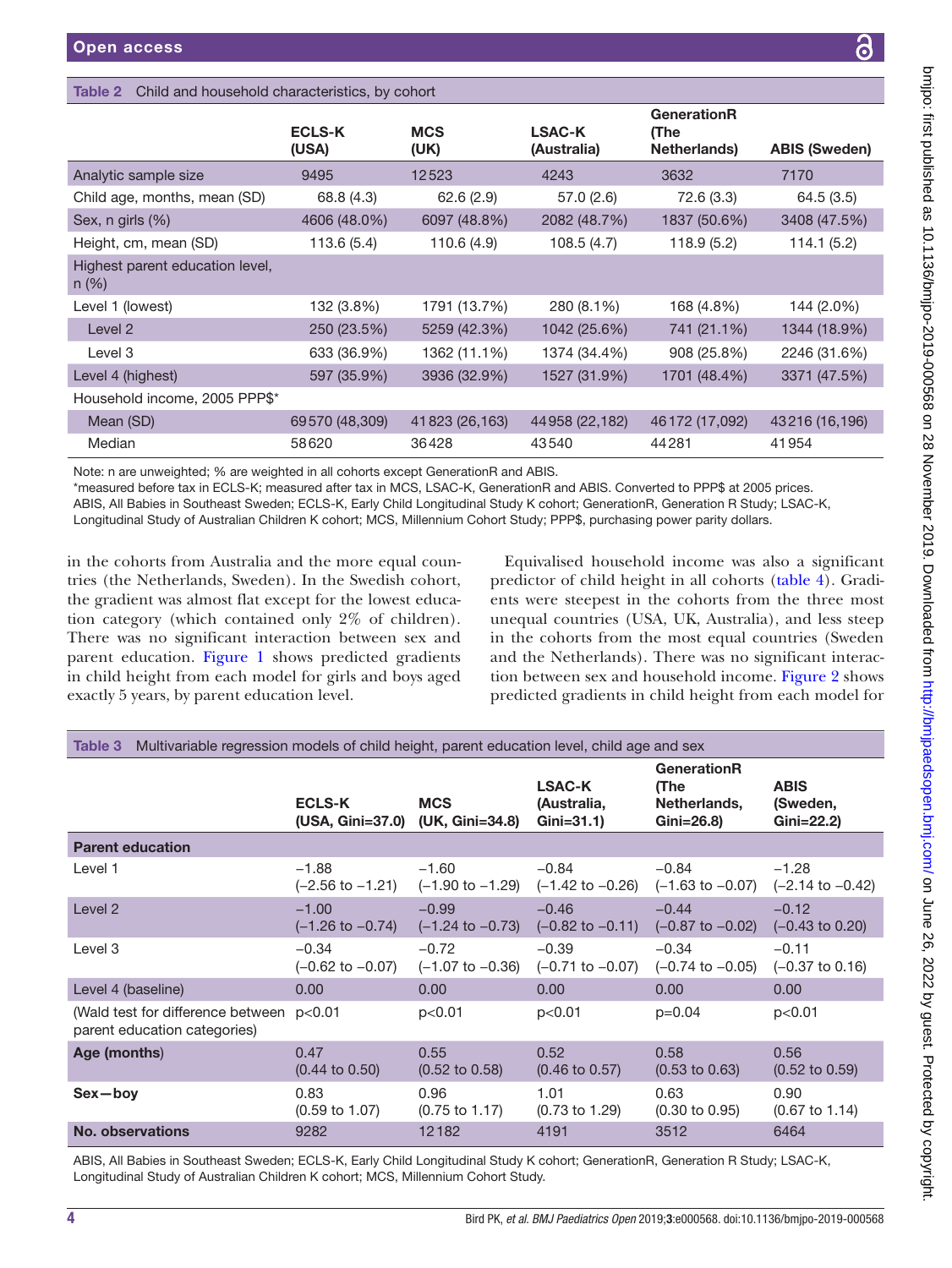

Children were taller in the cohorts from the most equal countries at every parent education or income level, with the greatest difference between cohorts among children with the least educated parents (a 'fanning out' pattern; see figures [1 and 2\)](#page-4-0).

# **DISCUSSION**

level.

ි

 $112$ 

112

 $110$ 

 $100$ 

 $10<sup>6</sup>$ 

 $10$  $10<sup>4</sup>$ 

113

 $112$ 

 $111$ 

 $107$ 

<span id="page-4-0"></span> $106$ 

 $\widehat{\mathsf{E}}$  $\frac{1}{111}$ 

 $\frac{1}{2}$ 

 $\overline{1}$ 

 $\overline{E}$  $111$ 

heigh

redicte

We compared social gradients in child height to explore whether children in all socioeconomic circumstances do better in more equal countries. After adjusting for differences in age and sex, children were shorter on average and the social gradient was steepest in the cohorts from the most unequal countries. A 'fanning out' pattern was evident, with children in more equal countries taller at all levels of parent education, but with the greatest



<span id="page-4-2"></span>Figure 2 Predicted gradients in child height for (A) girls and (B) boys aged exactly 5 years, by equivalised household income percentile (p5–p95).

between-country differences among children with less educated parents. Analysis of social gradients in relation to household income indicated broadly similar patterns.

Findings from comparison of harmonised cohort studies may reflect methodological differences between the studies, errors in the comparative method or actual population differences. $32$  We needed to analyse each cohort separately, as data access requirements did not enable pooling of the data sets. The coordinated analysis enabled a high degree of harmonisation, increasing confidence that findings reflect actual population differences. By including only singleton children aged 4–6 from the majority ethnic group, we minimised the extent to which comparative findings can be explained by differences in age or ethnicity of children between the cohort samples. However, as the Swedish and Dutch cohorts had subnational samples, findings may not be representative of the country as a whole. In particular, GenerationR is from a

<span id="page-4-1"></span>

| Multivariable regression models of child height, household income, child age and sex<br><b>Table 4</b> |                                        |                                   |                                               |                                                        |                                        |
|--------------------------------------------------------------------------------------------------------|----------------------------------------|-----------------------------------|-----------------------------------------------|--------------------------------------------------------|----------------------------------------|
|                                                                                                        | <b>ECLS-K</b><br>(USA, Gini=37.0)      | <b>MCS</b><br>(UK, Gini=34.8)     | <b>LSAC-K</b><br>(Australia.<br>$Gini = 31.1$ | <b>GenerationR (The</b><br>Netherlands.<br>$Gini=26.8$ | <b>ABIS</b><br>(Sweden,<br>$Gini=22.2$ |
| Log equiv. household<br>income (PPP\$)                                                                 | $-0.95$<br>$(-1.56 \text{ to } -0.34)$ | 0.85<br>$(0.69 \text{ to } 1.01)$ | 0.89<br>$(0.63 \text{ to } 1.15)$             | 0.71<br>$(0.29 \text{ to } 1.13)$                      | 0.68<br>$(0.35 \text{ to } 1.01)$      |
| Log equiv. household<br>income (PPP\$) ^2                                                              | 0.08<br>$(0.04 \text{ to } 0.11)$      |                                   |                                               |                                                        |                                        |
| Age (months)                                                                                           | 0.47<br>$(0.45 \text{ to } 0.50)$      | 0.55<br>$(0.52 \text{ to } 0.58)$ | 0.52<br>$(0.46 \text{ to } 0.58)$             | 0.58<br>$(0.53 \text{ to } 0.63)$                      | 0.56<br>$(0.52 \text{ to } 0.59)$      |
| Sex-boy                                                                                                | 0.82<br>$(0.57 \text{ to } 1.06)$      | 0.97<br>$(0.76 \text{ to } 1.18)$ | 1.02<br>$(0.73 \text{ to } 1.31)$             | 0.58<br>$(0.25 \text{ to } 0.91)$                      | 0.91<br>$(0.68 \text{ to } 1.14)$      |
| No. observations                                                                                       | 9257                                   | 12170                             | 4073                                          | 3311                                                   | 6455                                   |

ABIS, All Babies in Southeast Sweden; ECLS-K, Early Child Longitudinal Study K cohort; GenerationR, Generation R Study; LSAC-K, Longitudinal Study of Australian Children K cohort; MCS, Millennium Cohort Study; PPP\$, purchasing power parity dollars.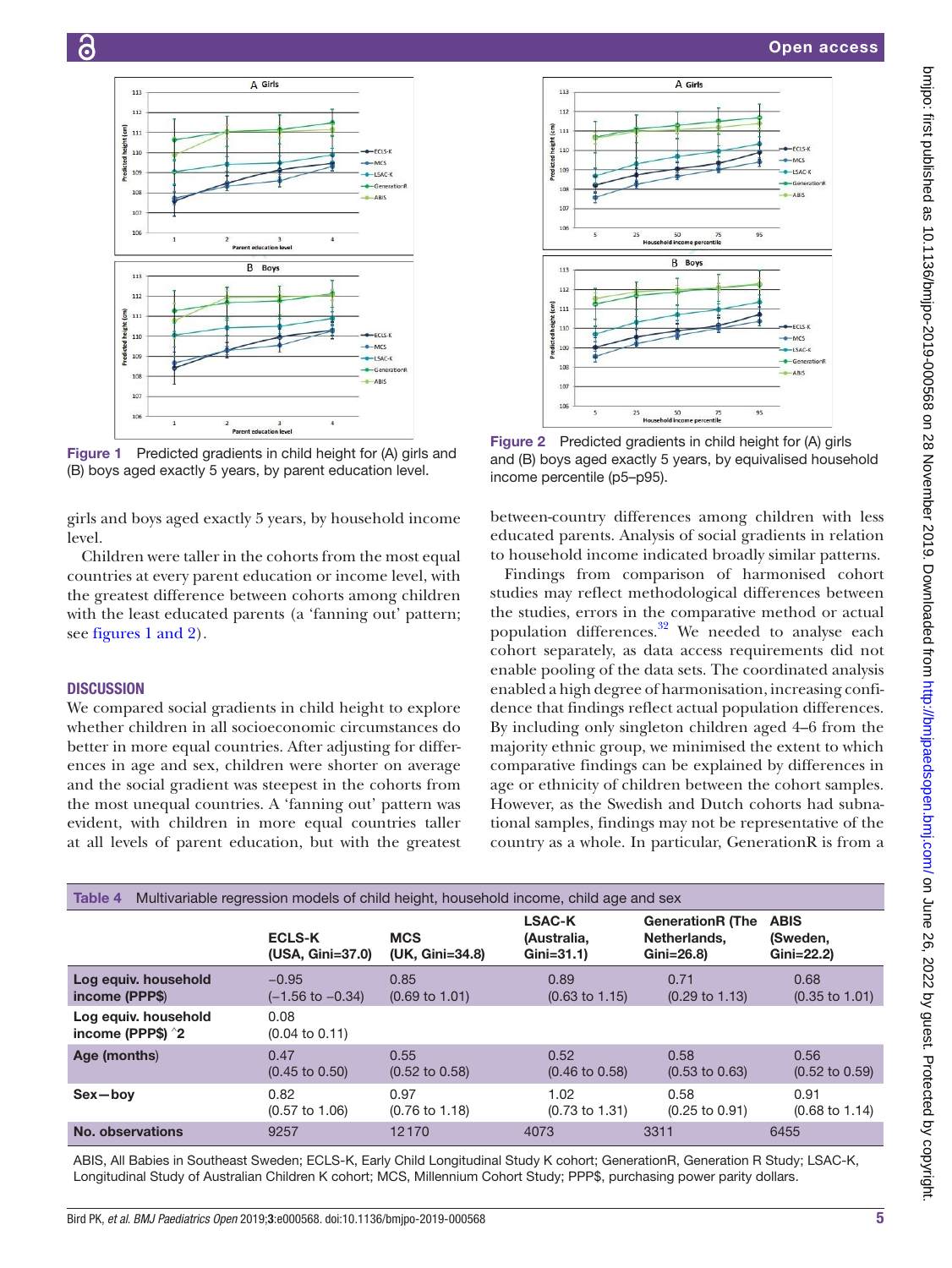city with relatively high inequality and poverty in relation to other parts of the Netherlands.<sup>33</sup> Some differences in harmonised variables may also have limited comparisons. Parent education categories were chosen to have a similar social meaning, but were technically different between countries. Using identical categories would have resulted in over 95% of children being in the top two categories in the Swedish and Dutch cohorts. Finally, incomes in the UK, Australian, Swedish and Dutch cohorts were measured after tax; however incomes in the Australian cohort were measured before tax (so may be higher and ordered differently than if they were measured after tax).

A relationship between income inequality and height has previously been established. In a recent analysis of data from 169 countries, income inequality was shown to be a greater predictor of average height than absolute national income. $34$  Our findings also provide further evidence in support of previous studies showing better health among people at all points in the social hierarchy in more equal countries.<sup>11-16</sup>

To understand the meaning of differences in height between countries and by socioeconomic position, the relative contributions of genetic height potential and environmental conditions need to be unpacked. Although, at an individual level, genetic differences explain the majority of variation in body height, $35$  when comparing populations (eg, socioeconomic groups or country populations), environmental factors are thought to play the largest role. $36$  Population heights have increased over time, alongside improvements in living standards within countries, and height has often been used as a marker of societal living conditions.<sup>37</sup> <sup>38</sup> The Dutch population, for example, is now the tallest in the world after an increase in average height of over  $20 \text{ cm}$  since the  $1850 \text{s}^{39}$  A number of international studies have shown little variation between populations and ethnic groups in the growth of infants and children from affluent, educated families or when nutritional and health needs are met. $40-43$  This suggests that when environmental conditions are optimal, genetic factors play a limited role in ethnic variations in height.

In this study, living standards in the cohort countries vary, and interpreting the relative contribution of genetic potential and socioeconomic differences is complex. Parental height, an important predictor of child height, <sup>44</sup> reflects this complex interplay between genetic and environmental factors. While including it in the analysis would have adjusted for genetic differences, it also would have adjusted for environmental differences that our research sought to identify. There are also complex patterns and inequalities in relation to ethnicity. In the UK, for example, children from Asian and Black backgrounds are taller than white children, despite living in more deprived areas.<sup>28</sup> We therefore analysed the sample from the majority ethnic group only (white European heritage in all cohorts) to minimise concerns about differences in genetic potential, and ensure that comparisons reflect environmental differences between



<span id="page-5-0"></span>Figure 3 Layers of child health and development detriment.

socioeconomic groups and countries. There were considerable differences between the cohorts in the country of origin and socioeconomic position of families from ethnic minority backgrounds, as well as health outcomes. Therefore, this approach enabled a clearer focus on the research question, but also resulted in patterns in some population groups not being compared, and may have affected the patterns of inequalities observed. Further research would be useful to identify and compare the extent of inequalities by ethnicity between cohorts from different countries.

There are number of potential explanations for a relationship between income inequality and the social gradient in child health. Living in an unequal country may have psychosocial effects on children and their families. Stressors of family life related to living in an unequal country, such as increased mental illness, child maltreatment and long working hours, increased status differentiation and lower social cohesion, are all likely to affect health.<sup>1</sup> More equal countries also often have more generous welfare systems and more equitable public infrastructure, which may influence both population health and health inequalities. $45\frac{46}{10}$  Other contextual differences between countries, such as gross national income, may play a role, although in work not reported here we did not find a clear relation with social gradients in the study countries. Future research using different data sets and outcomes would enable further exploration of this relationship.

In the context of growing income inequality in high-income countries, it is important to understand the implications of income inequality for population health. $47$  First, we have demonstrated cross-national variation in the social gap in child height. This suggests that such differences are not inevitable and could be avoided through appropriate policies and interventions. These inequalities in child height are likely to have longterm implications for health and well-being later in life. Second, this analysis provides evidence that children across society do better in more equal societies; although the greatest benefit is among children from less advantaged backgrounds, even children within the most advantaged families may do better in more equal societies. Our findings suggest a picture of multiple, overlapping and interacting socioeconomic contexts ([figure](#page-5-0) 3). Children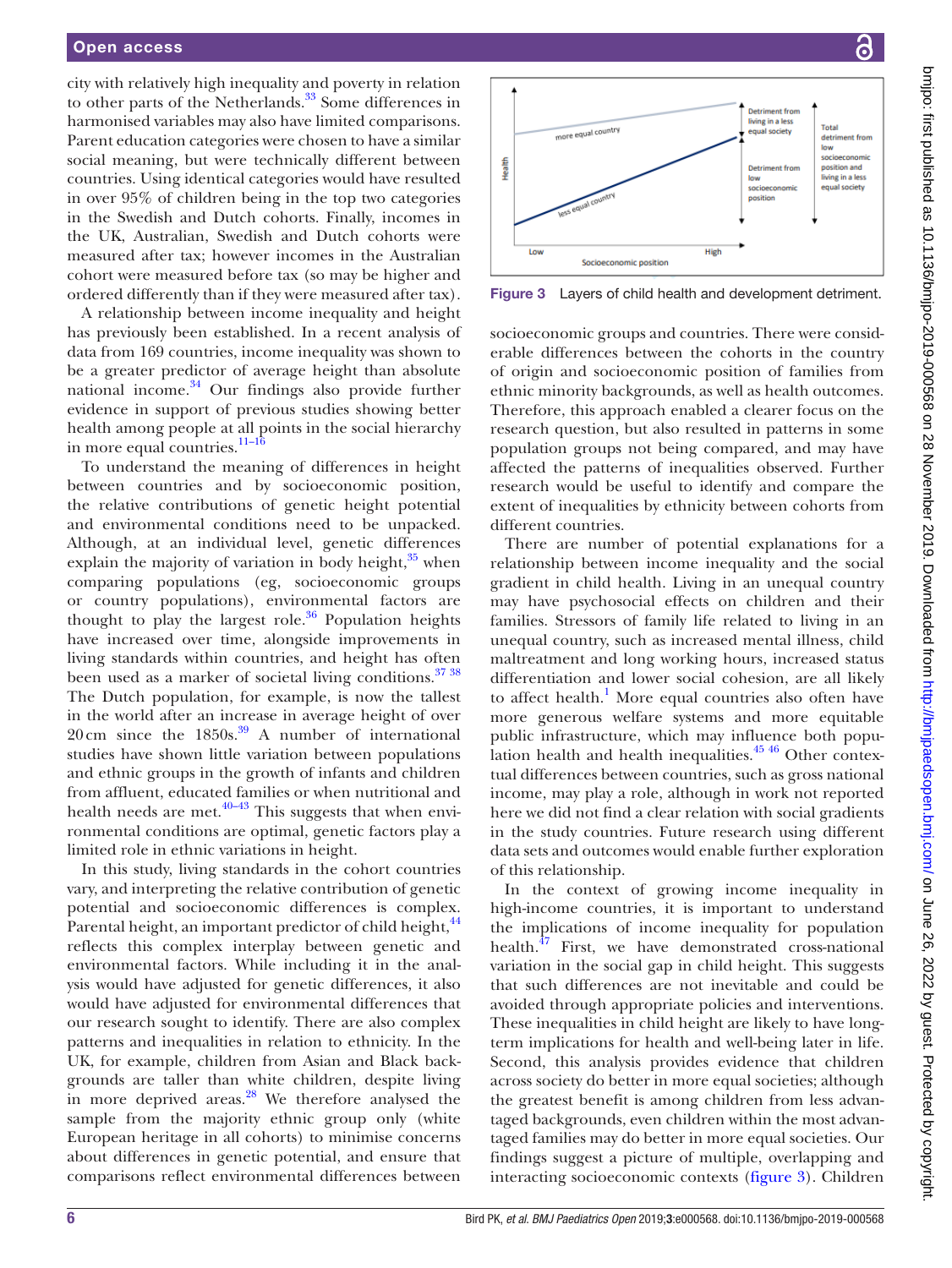bmipo: first published as 10.11186/bmipo-2019-000568 on 28 November 2019. Downloaded from http://bmipaedsopen.bmj.com/ on June 26, 2022 by guest. Protected by copyright on June 26, 2022 by guest. Protected by copyright. <http://bmjpaedsopen.bmj.com/> bmjpo: first published as 10.1136/bmjpo-2019-000568 on 28 November 2019. Downloaded from

<span id="page-6-0"></span>1 Wilkinson RG, Pickett KE. Income inequality and population health: a review and explanation of the evidence. *[Soc Sci Med](http://dx.doi.org/10.1016/j.socscimed.2005.08.036)*

Ethics approval The study involved analysis of secondary data only. All cohort studies had been reviewed and approved by appropriate ethics review boards and

Provenance and peer review Not commissioned; externally peer reviewed. Data availability statement Data from the MCS, ECLS and LSAC are available in a public, open access repository. Data from GenerationR and ABIS are available on

Open access This is an open access article distributed in accordance with the Creative Commons Attribution 4.0 Unported (CC BY 4.0) license, which permits others to copy, redistribute, remix, transform and build upon this work for any purpose, provided the original work is properly cited, a link to the licence is given, and indication of whether changes were made. See: [https://creativecommons.org/](https://creativecommons.org/licenses/by/4.0/)

request ([https://generationr.nl;](https://generationr.nl/) [http://www.abis-studien.se\)](http://www.abis-studien.se/). .

Philippa K Bird <http://orcid.org/0000-0002-9601-7979>

- <span id="page-6-5"></span>2 Pickett KE, Wilkinson RG. Income inequality and health: a causal review. *[Soc Sci Med](http://dx.doi.org/10.1016/j.socscimed.2014.12.031)* 2015;128:316–26.
- 3 Pickett KE, Wilkinson RG. Child wellbeing and income inequality in
- 4 Wilkinson R, Pickett K. *The spirit level. Why equality is better for everyone*. London: Penguin Books, 2009.
- and social capital: developing an understanding of the causal
- 6 Macinko JA, Shi L, Starfield B. Wage inequality, the health system, and infant mortality in wealthy industrialized countries, 1970-1996. *[Soc Sci Med](http://dx.doi.org/10.1016/S0277-9536(03)00200-4)* 2004;58:279–92.
- 7 Mayer SE, Sarin A. Some mechanisms linking economic inequality and infant mortality. *[Soc Sci Med](http://dx.doi.org/10.1016/j.socscimed.2004.06.005)* 2005;60:439–55.
- 8 Pickett KE, Wilkinson RG. The ethical and policy implications of research on income inequality and child well-being. *[Pediatrics](http://dx.doi.org/10.1542/peds.2014-3549E)* 2015;135:S39–47.
- <span id="page-6-2"></span>9 Marmot M, Allen J, Goldblatt P, *et al*. *Fair Society, healthy lives: strategic review of health inequalities in England post 2010*. London: The Marmot Review, 2010.
- <span id="page-6-3"></span>10 Wilkinson RG, Pickett KE. Income inequality and socioeconomic gradients in mortality. *[Am J Public Health](http://dx.doi.org/10.2105/AJPH.2007.109637)* 2008;98:699–704.
- <span id="page-6-4"></span>11 Leon DA, Vågerö D, Olausson PO. Social class differences in infant mortality in Sweden: comparison with England and Wales. *[BMJ](http://dx.doi.org/10.1136/bmj.305.6855.687)* 1992;305:687–91.
- 12 Vågerö D, Lundberg O. Health inequalities in Britain and Sweden. *[Lancet](http://dx.doi.org/10.1016/S0140-6736(89)90266-3)* 1989;2:35–6.
- <span id="page-6-10"></span>13 Banks J, Marmot M, Oldfield Z, *et al*. Disease and disadvantage in the United States and in England. *[JAMA](http://dx.doi.org/10.1001/jama.295.17.2037)* 2006;295:295.
- 14 Guarnizo-Herreño CC, Watt RG, Pikhart H, *et al*. Socioeconomic inequalities in oral health in different European welfare state regimes. *[J Epidemiol Community Health](http://dx.doi.org/10.1136/jech-2013-202714)* 2013;67:728–35.
- 15 McDonough P, Worts D, Sacker A. Socioeconomic inequalities in health dynamics: a comparison of Britain and the United States. *[Soc](http://dx.doi.org/10.1016/j.socscimed.2009.10.001)  [Sci Med](http://dx.doi.org/10.1016/j.socscimed.2009.10.001)* 2010;70:251–60.
- 16 Siddiqi A, Brown R, Nguyen QC, *et al*. Cross-National comparison of socioeconomic inequalities in obesity in the United States and Canada. *[Int J Equity Health](http://dx.doi.org/10.1186/s12939-015-0251-2)* 2015;14:116.
- 17 Elani HW, Harper S, Thomson WM, *et al*. Social inequalities in tooth loss: a multinational comparison. *[Community Dent Oral Epidemiol](http://dx.doi.org/10.1111/cdoe.12285)* 2017;45:266–74.
- 18 Kondo N, Sembajwe G, Kawachi I, *et al*. Income inequality, mortality, and self rated health: meta-analysis of multilevel studies. *[BMJ](http://dx.doi.org/10.1136/bmj.b4471)* 2009;339:b4471.
- <span id="page-6-6"></span>19 Avendano M. Correlation or causation? income inequality and infant mortality in fixed effects models in the period 1960-2008 in 34 OECD countries. *[Soc Sci Med](http://dx.doi.org/10.1016/j.socscimed.2012.04.017)* 2012;75:754–60.
- 20 Leigh A, Jencks C. Inequality and mortality: long-run evidence from a panel of countries. *[J Health Econ](http://dx.doi.org/10.1016/j.jhealeco.2006.07.003)* 2007;26:1–24.
- <span id="page-6-7"></span>21 Präg P, Mills M, Wittek R. Income and income inequality as social determinants of health: do social comparisons play a role? *[Eur](http://dx.doi.org/10.1093/esr/jct035)  [Sociol Rev](http://dx.doi.org/10.1093/esr/jct035)* 2014;30:218–29.
- <span id="page-6-8"></span>22 Montgomery SM, Bartley MJ, Wilkinson RG. Family conflict and slow growth. *[Arch Dis Child](http://dx.doi.org/10.1136/adc.77.4.326)* 1997;77:326–30.
- <span id="page-6-9"></span>23 Commission on Social Determinants of Health. *Closing the gap in a generation: health equity through action on the social determinants*

in less advantaged socioeconomic circumstances in unequal societies may experience a double detriment from individual socioeconomic circumstances and from living in an unequal country.

#### Author affiliations

<sup>1</sup>Department of Health Sciences, University of York, York, UK

<sup>2</sup> Leeds Teaching Hospitals NHS Trust, Leeds, UK

3 Department of Medical and Health Sciences, Linköping University, Linköping, Sweden

4 Generation R Study Group, Erasmus Medical Center, Rotterdam, The Netherlands 5 Department of Pediatrics, Erasmus Medical Center, Rotterdam, The Netherlands <sup>6</sup>Division of Pediatrics, Medical Faculty, Linköping University, Linköping, Sweden <sup>7</sup>Department of Public Health, Erasmus Medical Center, Rotterdam, The Netherlands <sup>8</sup>Department of Social and Preventive Medicine, Universite de Montreal, Montreal, Québec, Canada

9 Department of Psychology, Concordia University, Montreal, Québec, Canada

Acknowledgements We would like to thank Jonathan Bradshaw and members of the International Network for Research on Inequalities in Child Health (INRICH) for their advice and support for the study.

Contributors PKB contributed to the study design, conducted the data analysis and literature search and drafted the report. KEP and HG contributed to the study design, interpretation of findings and writing of the report. TF, VWVJ, JL, HR, LS, AIW and JJM contributed to access to the cohort data, harmonisation of data, interpretation of findings and writing the report. All authors edited the report and approved the final draft.

Funding This work was primarily supported by a doctoral training studentship from the UK Economic and Social Research Council. Further support was provided by grants awarded by the Canadian Institutes of Health Research (#MSH95353, #MOP123533, #00309MOP-123079). This project received funding from the European Union's Horizon 2020 research and innovation programme under grant agreement 733206 (LifeCycle Project). The Early Child Longitudinal Study K cohort is managed by the National Center for Education Statistics, US Department of Education. For the Millennium Cohort Study, we are grateful to the Centre for Longitudinal Studies, Institute of Education for the use of these data and to the UK Data Archive and Economic and Social Data Service for making them available. However, they bear no responsibility for the analysis or interpretation of these data. The Longitudinal Study of Australian Children was initiated and is funded by the Australian Government Department of Families, Housing, Community Services and Indigenous Affairs, and is undertaken in partnership with the Australian Institute of Family Studies and the Australian Bureau of Statistics. The Generation R Study (GenerationR) is conducted by the Erasmus Medical Center, Rotterdam in close collaboration with the School of Law and Faculty of Social Sciences of the Erasmus University Rotterdam, the Municipal Health Service Rotterdam area, the Rotterdam Homecare Foundation and the Stichting Trombosedienst en Artsenlaboratorium Rijnmond, Rotterdam. We gratefully acknowledge the contribution of general practitioners, hospitals, midwives and pharmacies in Rotterdam. The first phase of the GenerationR was made possible by financial support from the Erasmus Medical Center, Rotterdam, the Erasmus University Rotterdam and the Netherlands Organisation for Health Research and Development. We are grateful to the All Babies in Southeast Sweden (ABIS) team at Linkoping University, all families, well-baby clinics and schools. ABIS has been funded by Swedish Research Council (No. K2009-70X-21086-01-3), grants from The Swedish Council for Working Life and Social Research (No. 2008- 0284), Medical Research Council of Southeast Sweden, Swedish Child Diabetes Foundation (Barndiabetesfonden), Juvenile Diabetes Research Foundation and Research Council for Southeast Sweden.

Disclaimer The funders of the study had no role in the design of the study, collection, analysis and interpretation of data, or in writing this manuscript.

Competing interests TF, VWVJ, JL, HR, LS, AIW and JJM report no conflicts of interest. PKB reports funding from an Economic and Social Research Council (ESRC) doctoral studentship and the Canadian Institute for Health Research (CIHR). HG reports funding from an ESRC doctoral studentship. KEP reports grants from the ESRC during the conduct of the study, and is co-founder and trustee of The Equality Trust, which campaigns for greater income equality.

Patient consent for publication Not required.

**REFERENCES** 2006;62:1768–84.

[licenses/by/4.0/](https://creativecommons.org/licenses/by/4.0/).

ORCID iD

obtained informed consent from participants.

- <span id="page-6-1"></span>rich societies: ecological cross sectional study. *[BMJ](http://dx.doi.org/10.1136/bmj.39377.580162.55)* 2007;335.
- 
- 5 Gold R, Kennedy B, Connell F, *et al*. Teen births, income inequality, pathway. *[Health Place](http://dx.doi.org/10.1016/S1353-8292(01)00027-2)* 2002;8:77–83.